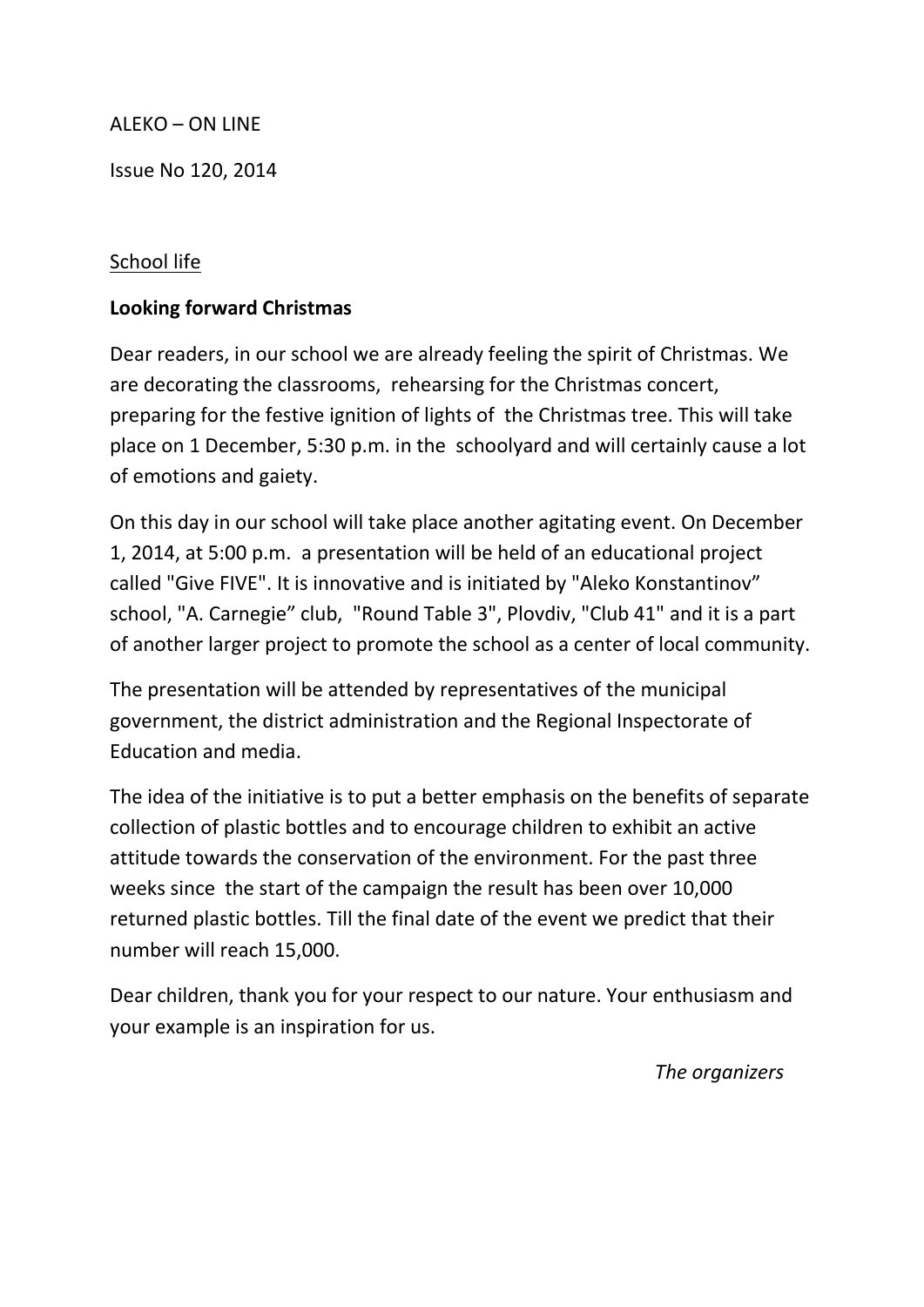## **Police and School**

In November in our school classes in all grades from 4th to 7th were held which were a part of the National Programme called "Police Work With Schools." The lessons were taught by Mrs. Denis Bineva, an inspector in Child pedagogic to the Second Police Department and some important information related to drugs and drug to the students was presented.

One purpose of these sessions was to get the children accustomed to interaction with police officers and let them know that there is a person who works with minors, regardless of whether the child has committed some negative event or has been injured.

According to Mrs Bineva, the most important for children at this age is to know that they should not underestimate situations in which they come to fall. They should properly consider their choices and decisions without acting impulsively, as well as to weigh the risks and consequences of their actions.

Most important is to form a negative attitude to drugs. Young people often accept their use as something harmless, cool and prestigious. This is a wrong idea that children must change. They can learn to definitely answer with "no" if someone offers them to try drugs. If they know how to refuse and thus to assert their personality, they will protect themselves and their loved ones from this serious danger of our time.

### School for parents

## **Expensive gifts and children`s psychology**

Christmas holidays is approaching. Decorations and convivial discounts create expected and joyful mood. Children are too agitated, write letters to Santa Claus and order most desired gifts. What do children dream for? Psychologists warn about the risk of expensive gifts which recently parents give to their children more and more frequently. According to them, parents 'and relatives' striving to amaze the child with extraordinary toys threatens his fragile psyche. Strollers, dolls, soft toys, when the shelves tin the shops are full of all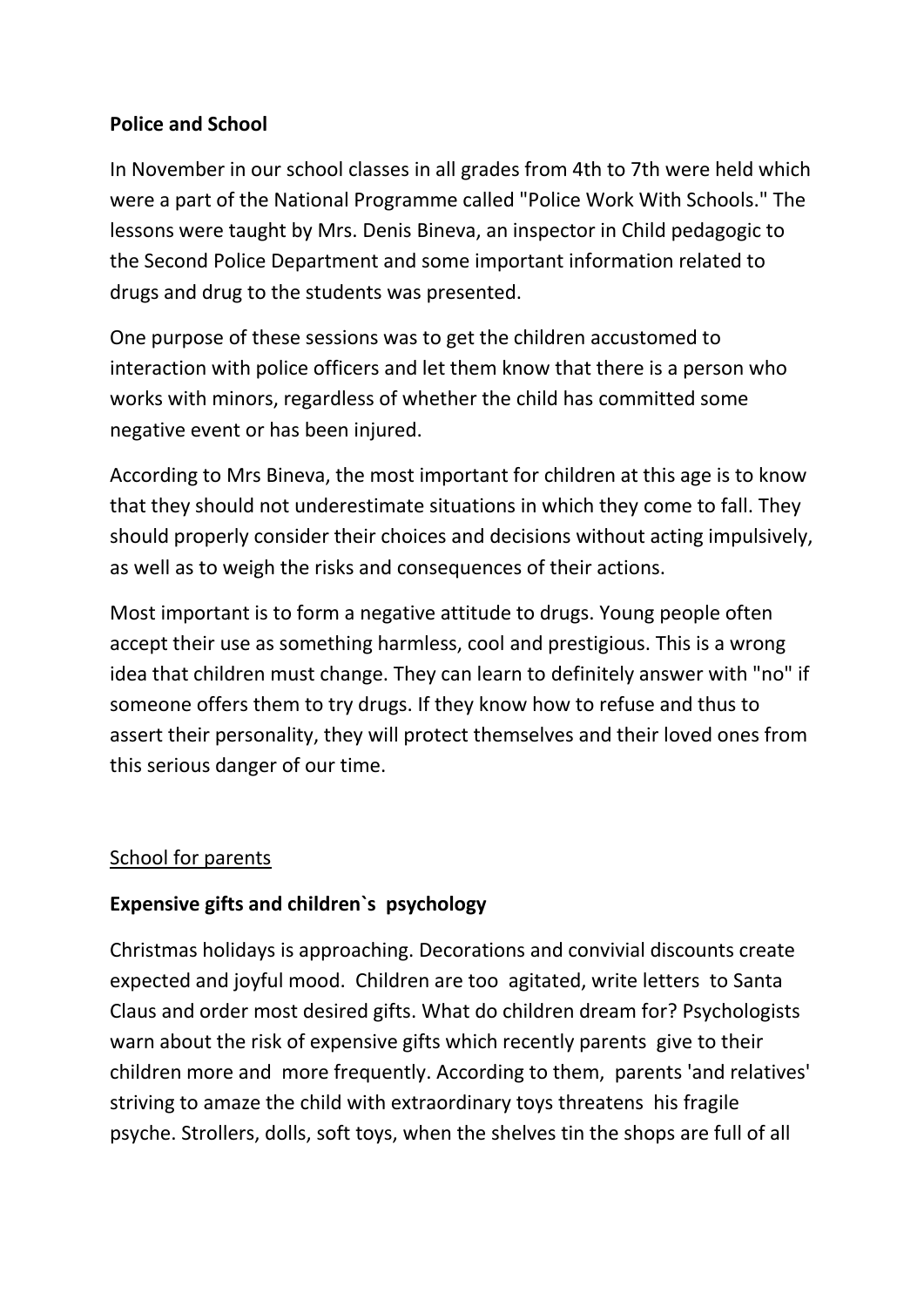those, Mom and Dad think they do not attract the attention of thechild. Experts consider parental concern for excessive.

Today's generation is increasingly confirming the image of "I want it here and I want it now!"

Psychologists are adamant that fulfilling all requests without taking in mind the proportion of family budgets and the price of the gift, makes the child selfish. If he/she receives the desired gift without any effort, it makes him/her lazy. Every expensive property which was acquired with ease soon ceases to be appreciated. What we get easily, does not make us happy.

Children often think the more gifts they receive, the more they are loved and important for their parents.

Even more delicate is the cases of children with divorced parents. Mum and Dad have a strong sense of guilt before the child and using the gifts they try to drown theproblem. Often parents fight for children's favor, and children become hostages in this situation.

Parents must think of gifts that are related to experiences, emotions, something jointly local, which unites the family and makes the child feel important. When you make a present, be sure to highlight the positive qualities or achievements of the child, e.g. he/she has studied hard, has helped at home, has been nice and cordial. The gift is a reward for good behavior, he/she has deserved it by his/her own.

 *Zdravka Petrova - pedagogical advisor on materials from the Internet*

## In the field of jobs

# **What job should I choose?**

## **NURSE**

A nurse accepts sick patients and performs pre-written medical procedures which are within her competence. She watches the condition of the patient and traces his life indicators. She records medical information for the sick person and different data about his health. She also follows medical records and